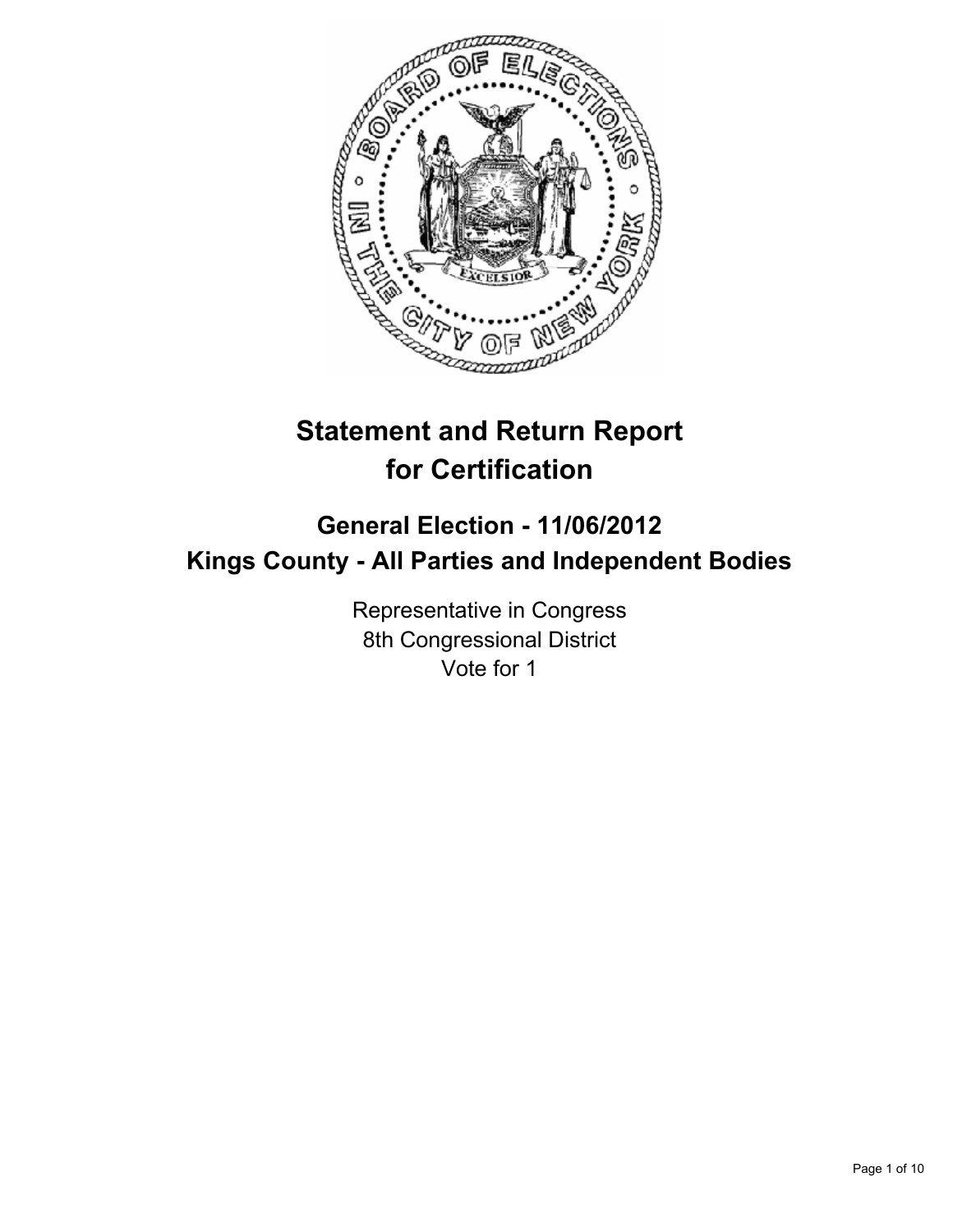

| <b>PUBLIC COUNTER</b>                                    | 5,159 |
|----------------------------------------------------------|-------|
| <b>EMERGENCY</b>                                         | 0     |
| ABSENTEE/MILITARY                                        | 129   |
| <b>FEDERAL</b>                                           | 24    |
| <b>SPECIAL PRESIDENTIAL</b>                              | 0     |
| <b>AFFIDAVIT</b>                                         | 702   |
| <b>Total Ballots</b>                                     | 6,014 |
| Less - Inapplicable Federal/Special Presidential Ballots | 0     |
| <b>Total Applicable Ballots</b>                          | 6,014 |
| HAKEEM S. JEFFRIES (DEMOCRATIC)                          | 4,603 |
| ALAN S. BELLONE (REPUBLICAN)                             | 540   |
| ALAN S. BELLONE (CONSERVATIVE)                           | 68    |
| HAKEEM S. JEFFRIES (WORKING FAMILIES)                    | 64    |
| COLIN M. BEAVAN (GREEN)                                  | 31    |
| EMERY GELBMAN (WRITE-IN)                                 | 1     |
| <b>Total Votes</b>                                       | 5,307 |
| Unrecorded                                               | 707   |

| PUBLIC COUNTER                                           | 4,211 |
|----------------------------------------------------------|-------|
| <b>EMERGENCY</b>                                         | 4     |
| ABSENTEE/MILITARY                                        | 210   |
| <b>FEDERAL</b>                                           | 51    |
| <b>SPECIAL PRESIDENTIAL</b>                              | 0     |
| <b>AFFIDAVIT</b>                                         | 1,009 |
| <b>Total Ballots</b>                                     | 5,485 |
| Less - Inapplicable Federal/Special Presidential Ballots | 0     |
| <b>Total Applicable Ballots</b>                          | 5,485 |
| HAKEEM S. JEFFRIES (DEMOCRATIC)                          | 1,747 |
| ALAN S. BELLONE (REPUBLICAN)                             | 1,929 |
| ALAN S. BELLONE (CONSERVATIVE)                           | 122   |
| HAKEEM S. JEFFRIES (WORKING FAMILIES)                    | 93    |
| COLIN M. BEAVAN (GREEN)                                  | 51    |
| CYNTHIA BORDEN (WRITE-IN)                                | 1     |
| DAN RIVERA (WRITE-IN)                                    | 1     |
| UNATTRIBUTABLE WRITE-IN (WRITE-IN)                       | 2     |
| <b>Total Votes</b>                                       | 3,946 |
| Unrecorded                                               | 1,539 |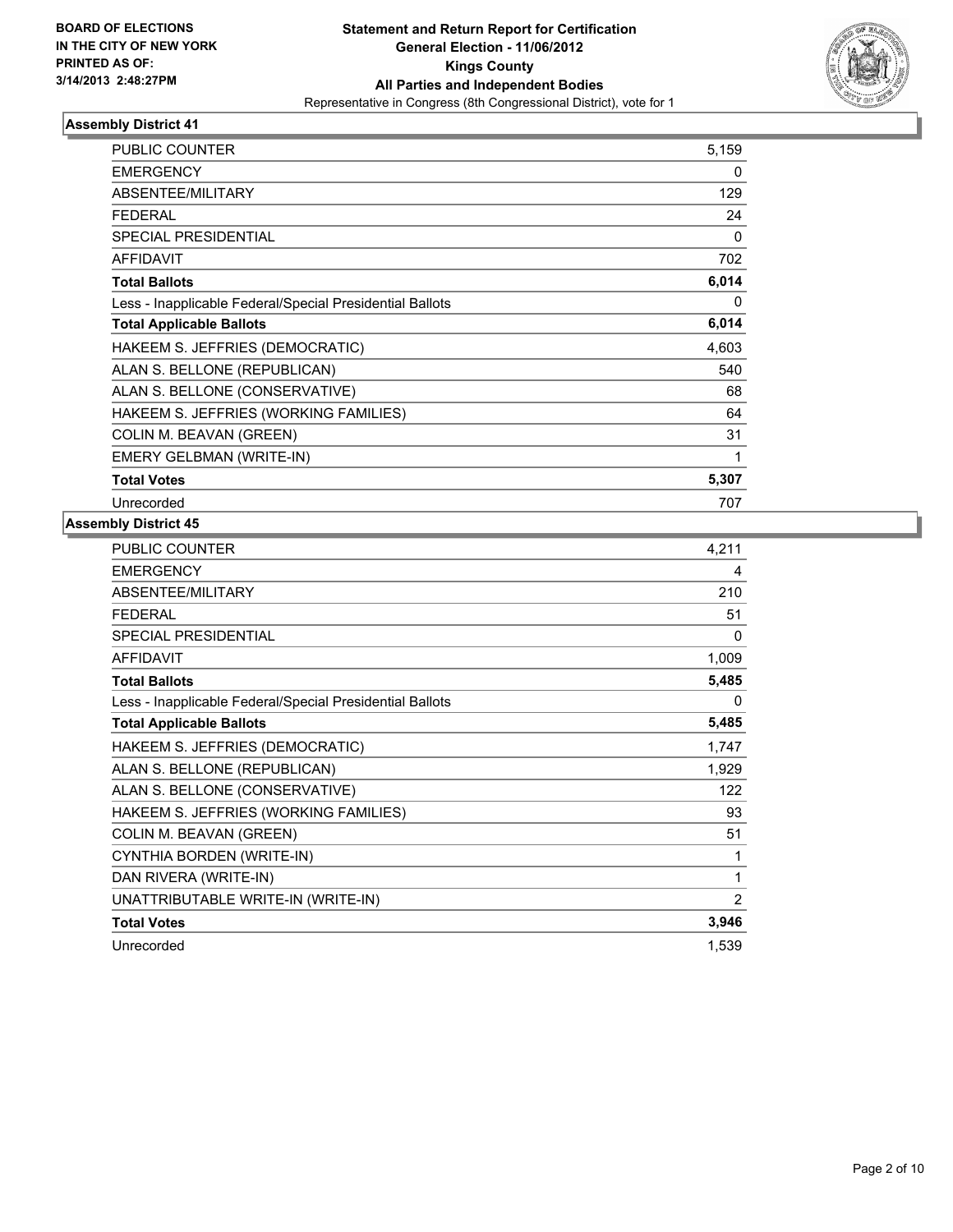

| <b>PUBLIC COUNTER</b>                                    | 7,987  |
|----------------------------------------------------------|--------|
| <b>EMERGENCY</b>                                         | 0      |
| ABSENTEE/MILITARY                                        | 384    |
| <b>FEDERAL</b>                                           | 77     |
| <b>SPECIAL PRESIDENTIAL</b>                              | 0      |
| <b>AFFIDAVIT</b>                                         | 4,977  |
| <b>Total Ballots</b>                                     | 13,425 |
| Less - Inapplicable Federal/Special Presidential Ballots | 0      |
| <b>Total Applicable Ballots</b>                          | 13,425 |
| HAKEEM S. JEFFRIES (DEMOCRATIC)                          | 6,194  |
| ALAN S. BELLONE (REPUBLICAN)                             | 2,855  |
| ALAN S. BELLONE (CONSERVATIVE)                           | 151    |
| HAKEEM S. JEFFRIES (WORKING FAMILIES)                    | 177    |
| COLIN M. BEAVAN (GREEN)                                  | 73     |
| ALAN BELCONE (WRITE-IN)                                  | 1      |
| DOMINIQUE RECCHIA (WRITE-IN)                             | 1      |
| MARTIN KUSZ (WRITE-IN)                                   | 1      |
| RON PAUL (WRITE-IN)                                      | 1      |
| TIM BISHOP (WRITE-IN)                                    | 1      |
| UNATTRIBUTABLE WRITE-IN (WRITE-IN)                       | 4      |
| <b>Total Votes</b>                                       | 9,459  |
| Unrecorded                                               | 3,966  |

| <b>PUBLIC COUNTER</b>                                    | 2,588 |
|----------------------------------------------------------|-------|
| <b>EMERGENCY</b>                                         | 0     |
| ABSENTEE/MILITARY                                        | 64    |
| <b>FEDERAL</b>                                           | 22    |
| <b>SPECIAL PRESIDENTIAL</b>                              | 0     |
| <b>AFFIDAVIT</b>                                         | 353   |
| <b>Total Ballots</b>                                     | 3,027 |
| Less - Inapplicable Federal/Special Presidential Ballots | 0     |
| <b>Total Applicable Ballots</b>                          | 3,027 |
| HAKEEM S. JEFFRIES (DEMOCRATIC)                          | 2,297 |
| ALAN S. BELLONE (REPUBLICAN)                             | 56    |
| ALAN S. BELLONE (CONSERVATIVE)                           | 16    |
| HAKEEM S. JEFFRIES (WORKING FAMILIES)                    | 218   |
| COLIN M. BEAVAN (GREEN)                                  | 214   |
| <b>Total Votes</b>                                       | 2,801 |
| Unrecorded                                               | 226   |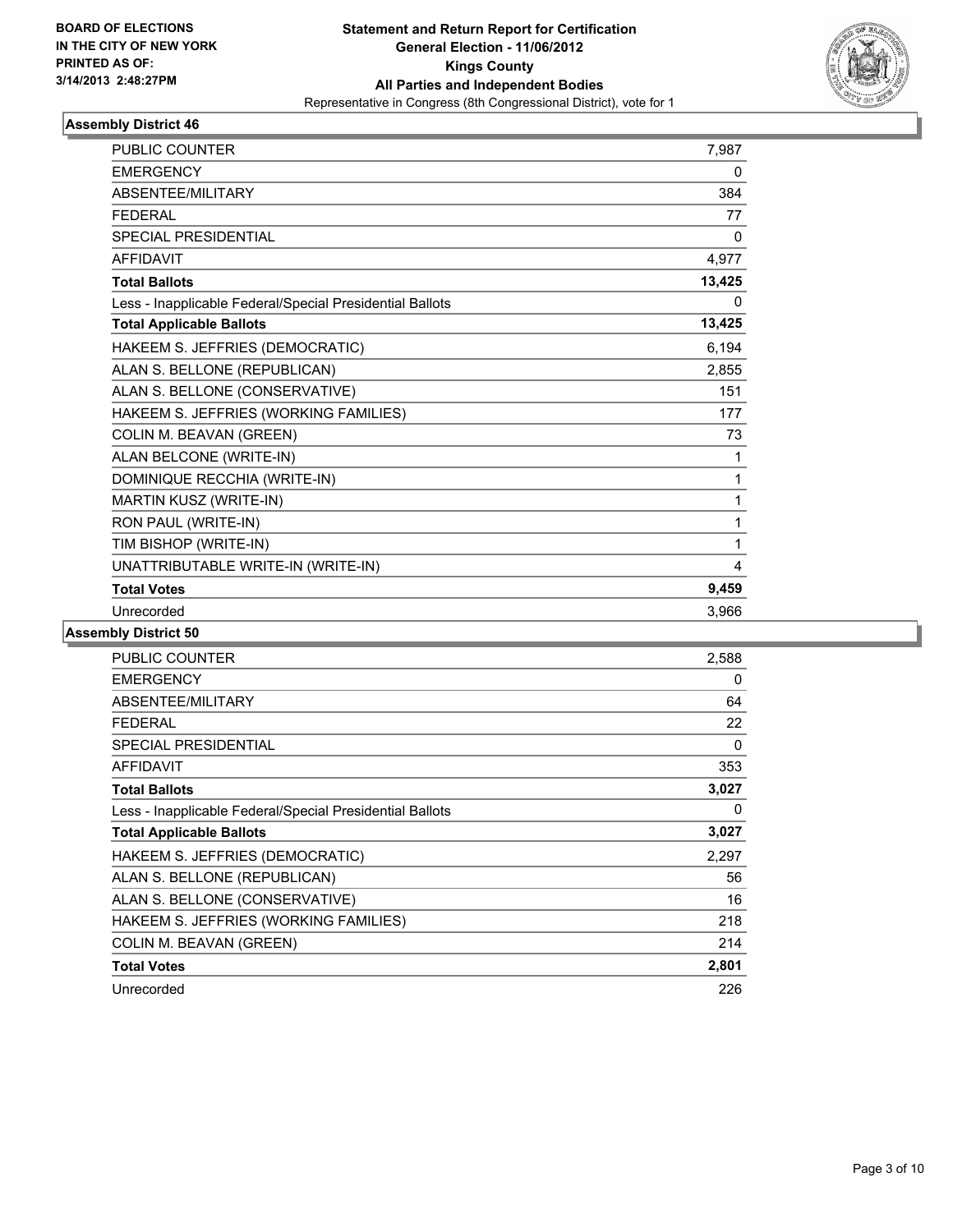

| <b>PUBLIC COUNTER</b>                                    | 3,291 |
|----------------------------------------------------------|-------|
| <b>EMERGENCY</b>                                         | 0     |
| ABSENTEE/MILITARY                                        | 205   |
| <b>FEDERAL</b>                                           | 54    |
| <b>SPECIAL PRESIDENTIAL</b>                              | 0     |
| <b>AFFIDAVIT</b>                                         | 437   |
| <b>Total Ballots</b>                                     | 3,987 |
| Less - Inapplicable Federal/Special Presidential Ballots | 0     |
| <b>Total Applicable Ballots</b>                          | 3,987 |
| HAKEEM S. JEFFRIES (DEMOCRATIC)                          | 2,903 |
| ALAN S. BELLONE (REPUBLICAN)                             | 220   |
| ALAN S. BELLONE (CONSERVATIVE)                           | 29    |
| HAKEEM S. JEFFRIES (WORKING FAMILIES)                    | 278   |
| COLIN M. BEAVAN (GREEN)                                  | 157   |
| CHARLIE BOND GERLACH (WRITE-IN)                          | 1     |
| JOE SAMOE (WRITE-IN)                                     | 1     |
| <b>Total Votes</b>                                       | 3,589 |
| Unrecorded                                               | 398   |

| PUBLIC COUNTER                                           | 9,568  |
|----------------------------------------------------------|--------|
| <b>EMERGENCY</b>                                         | 0      |
| ABSENTEE/MILITARY                                        | 119    |
| <b>FEDERAL</b>                                           | 17     |
| SPECIAL PRESIDENTIAL                                     | 0      |
| <b>AFFIDAVIT</b>                                         | 1,601  |
| <b>Total Ballots</b>                                     | 11,305 |
| Less - Inapplicable Federal/Special Presidential Ballots | 0      |
| <b>Total Applicable Ballots</b>                          | 11,305 |
| HAKEEM S. JEFFRIES (DEMOCRATIC)                          | 9,254  |
| ALAN S. BELLONE (REPUBLICAN)                             | 190    |
| ALAN S. BELLONE (CONSERVATIVE)                           | 42     |
| HAKEEM S. JEFFRIES (WORKING FAMILIES)                    | 201    |
| COLIN M. BEAVAN (GREEN)                                  | 72     |
| CHARLES BARON (WRITE-IN)                                 | 1      |
| <b>Total Votes</b>                                       | 9,760  |
| Unrecorded                                               | 1,545  |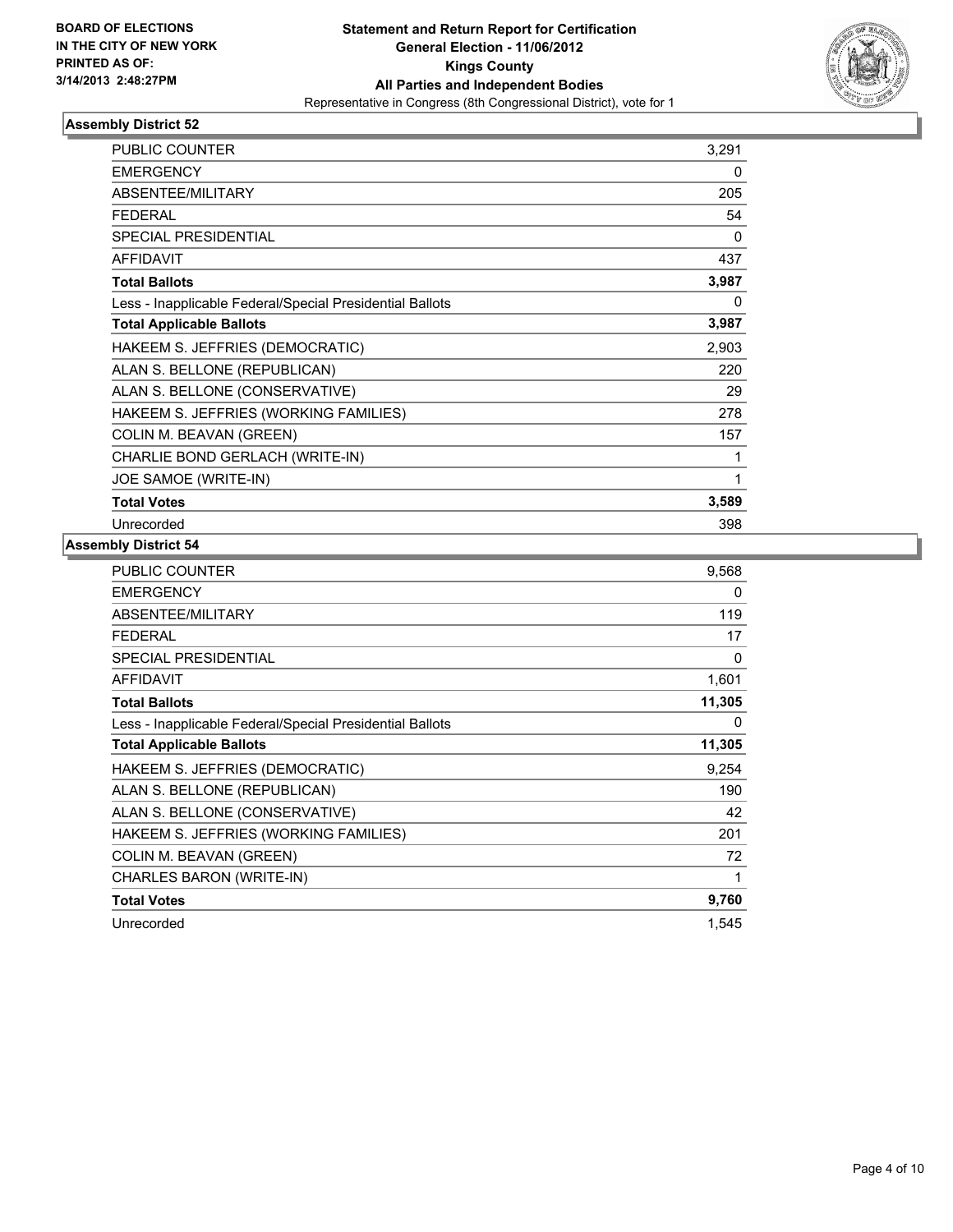

| <b>PUBLIC COUNTER</b>                                    | 15,662       |
|----------------------------------------------------------|--------------|
| <b>EMERGENCY</b>                                         | 130          |
| <b>ABSENTEE/MILITARY</b>                                 | 192          |
| <b>FEDERAL</b>                                           | 33           |
| SPECIAL PRESIDENTIAL                                     | $\mathbf{0}$ |
| <b>AFFIDAVIT</b>                                         | 2,520        |
| <b>Total Ballots</b>                                     | 18,537       |
| Less - Inapplicable Federal/Special Presidential Ballots | 0            |
| <b>Total Applicable Ballots</b>                          | 18,537       |
| HAKEEM S. JEFFRIES (DEMOCRATIC)                          | 15,517       |
| ALAN S. BELLONE (REPUBLICAN)                             | 158          |
| ALAN S. BELLONE (CONSERVATIVE)                           | 44           |
| HAKEEM S. JEFFRIES (WORKING FAMILIES)                    | 272          |
| COLIN M. BEAVAN (GREEN)                                  | 70           |
| ANTHONY T. JONES (WRITE-IN)                              | 1            |
| <b>Total Votes</b>                                       | 16,062       |
| Unrecorded                                               | 2,475        |

| 30,629 |
|--------|
| 28     |
| 539    |
| 84     |
| 0      |
| 4,223  |
| 35,503 |
| 0      |
| 35,503 |
| 29,945 |
| 207    |
| 69     |
| 881    |
| 348    |
| 4      |
| 1      |
| 3      |
| 31,458 |
| 4,045  |
|        |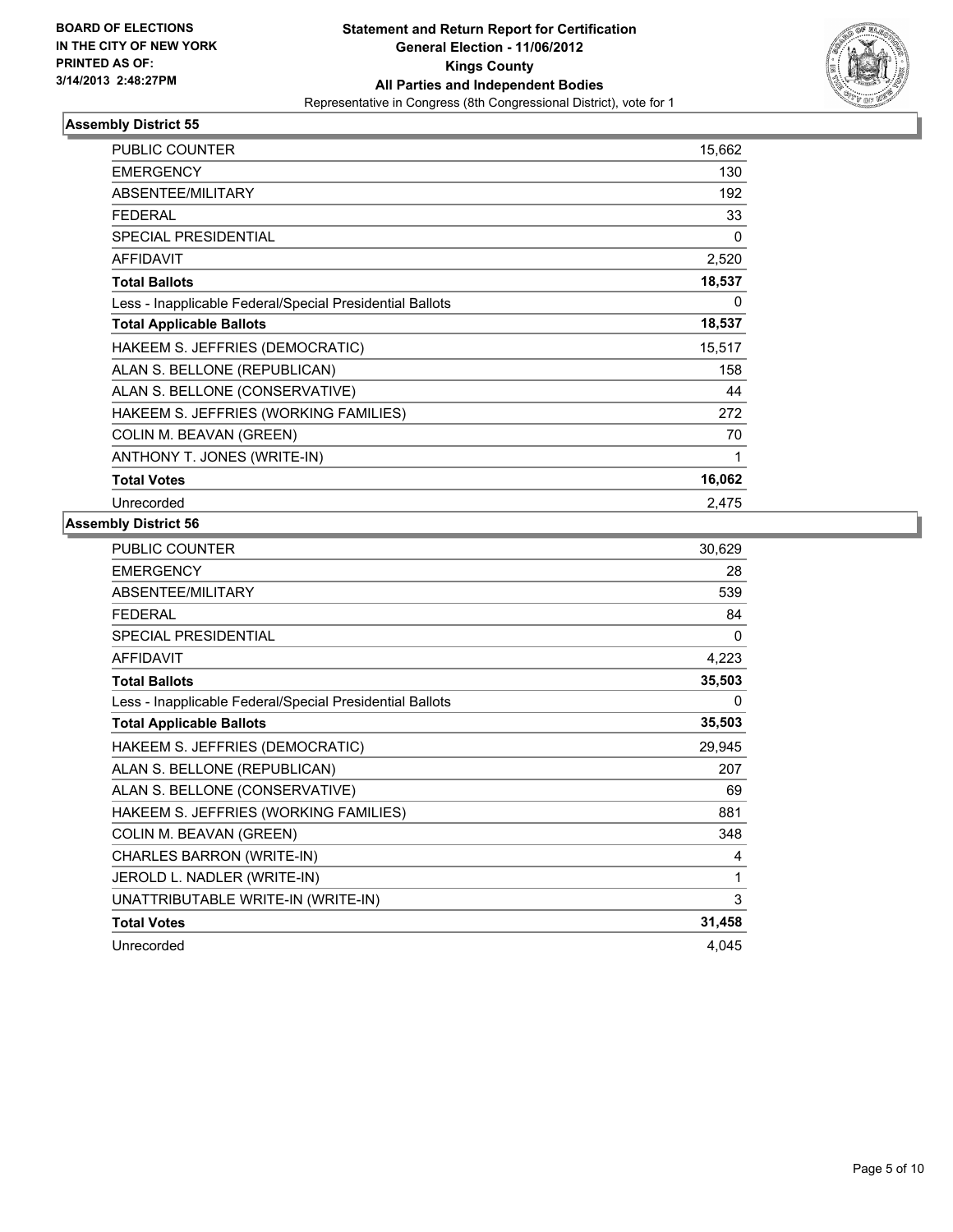

| <b>PUBLIC COUNTER</b>                                    | 30,527         |
|----------------------------------------------------------|----------------|
| <b>EMERGENCY</b>                                         | 0              |
| <b>ABSENTEE/MILITARY</b>                                 | 988            |
| <b>FFDFRAL</b>                                           | 210            |
| SPECIAL PRESIDENTIAL                                     | 0              |
| <b>AFFIDAVIT</b>                                         | 3,298          |
| <b>Total Ballots</b>                                     | 35,023         |
| Less - Inapplicable Federal/Special Presidential Ballots | 0              |
| <b>Total Applicable Ballots</b>                          | 35,023         |
| HAKEEM S. JEFFRIES (DEMOCRATIC)                          | 28,063         |
| ALAN S. BELLONE (REPUBLICAN)                             | 560            |
| ALAN S. BELLONE (CONSERVATIVE)                           | 74             |
| HAKEEM S. JEFFRIES (WORKING FAMILIES)                    | 1,855          |
| COLIN M. BEAVAN (GREEN)                                  | 1,108          |
| CATHAINE SMITH (WRITE-IN)                                |                |
| CHARLES BARRON (WRITE-IN)                                | $\mathsf 3$    |
| IAN OLIVER (WRITE-IN)                                    | 1              |
| JEROLD L NADLER (WRITE-IN)                               | $\overline{2}$ |
| MICHAEL GRIMM (WRITE-IN)                                 | 1              |
| UNATTRIBUTABLE WRITE-IN (WRITE-IN)                       | 6              |
| <b>Total Votes</b>                                       | 31,674         |
| Unrecorded                                               | 3,349          |

| <b>PUBLIC COUNTER</b>                                    | 11,270 |
|----------------------------------------------------------|--------|
| <b>EMERGENCY</b>                                         | 0      |
| ABSENTEE/MILITARY                                        | 285    |
| <b>FEDERAL</b>                                           | 61     |
| <b>SPECIAL PRESIDENTIAL</b>                              | 0      |
| <b>AFFIDAVIT</b>                                         | 1,339  |
| <b>Total Ballots</b>                                     | 12,955 |
| Less - Inapplicable Federal/Special Presidential Ballots | 0      |
| <b>Total Applicable Ballots</b>                          | 12,955 |
| HAKEEM S. JEFFRIES (DEMOCRATIC)                          | 11,344 |
| ALAN S. BELLONE (REPUBLICAN)                             | 216    |
| ALAN S. BELLONE (CONSERVATIVE)                           | 36     |
| HAKEEM S. JEFFRIES (WORKING FAMILIES)                    | 133    |
| COLIN M. BEAVAN (GREEN)                                  | 17     |
| UNATTRIBUTABLE WRITE-IN (WRITE-IN)                       | 1      |
| YALE MENG (WRITE-IN)                                     | 1      |
| <b>Total Votes</b>                                       | 11,748 |
| Unrecorded                                               | 1,207  |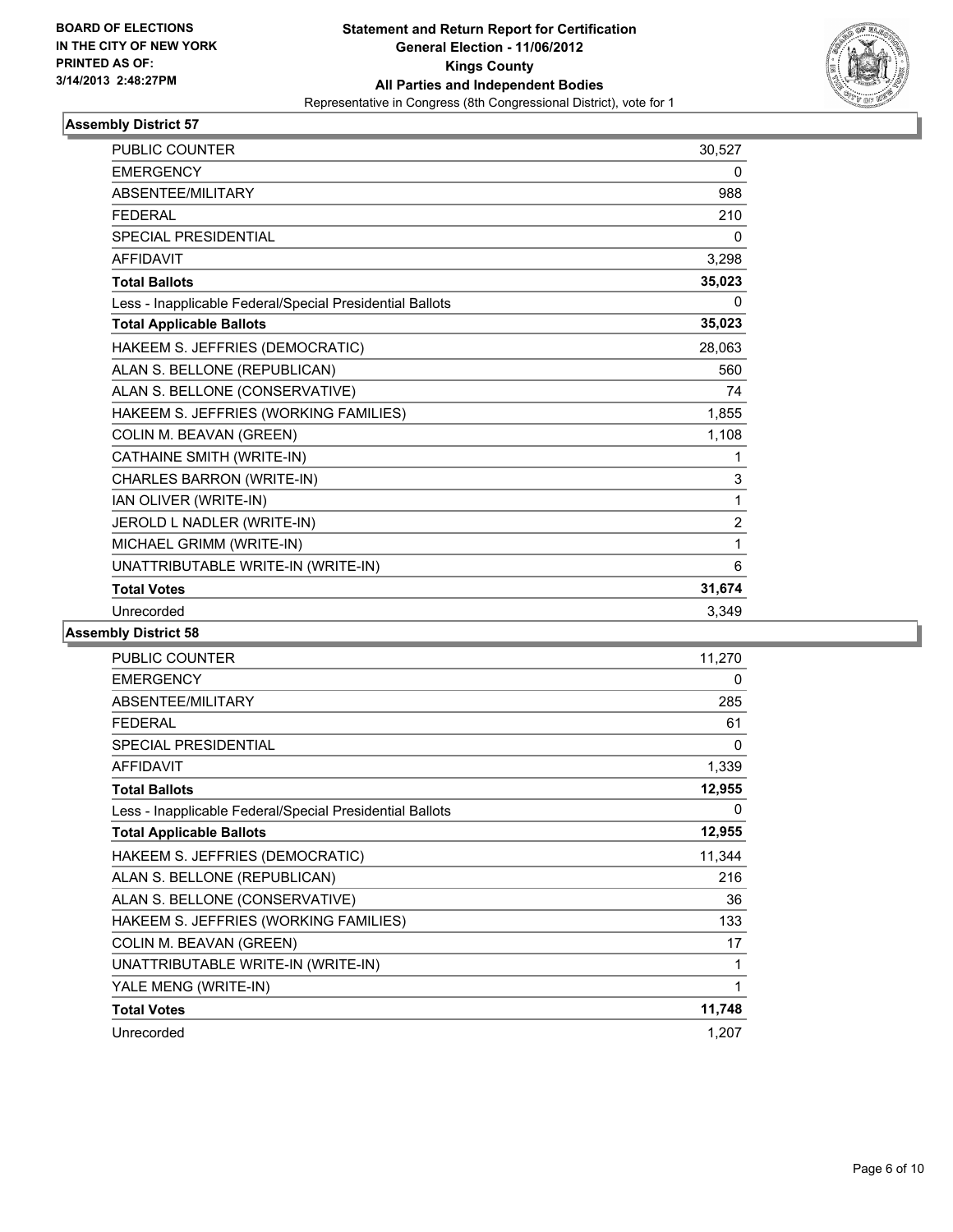

| <b>PUBLIC COUNTER</b>                                    | 34,567           |
|----------------------------------------------------------|------------------|
| <b>EMERGENCY</b>                                         | 0                |
| ABSENTEE/MILITARY                                        | 728              |
| <b>FEDERAL</b>                                           | 153              |
| <b>SPECIAL PRESIDENTIAL</b>                              | 0                |
| <b>AFFIDAVIT</b>                                         | 3,498            |
| <b>Total Ballots</b>                                     | 38,946           |
| Less - Inapplicable Federal/Special Presidential Ballots | 0                |
| <b>Total Applicable Ballots</b>                          | 38,946           |
| HAKEEM S. JEFFRIES (DEMOCRATIC)                          | 28,485           |
| ALAN S. BELLONE (REPUBLICAN)                             | 4,999            |
| ALAN S. BELLONE (CONSERVATIVE)                           | 687              |
| HAKEEM S. JEFFRIES (WORKING FAMILIES)                    | 451              |
| COLIN M. BEAVAN (GREEN)                                  | 138              |
| CHARLES BARRON (WRITE-IN)                                | 1                |
| DAN CARANAGH (WRITE-IN)                                  | 1                |
| DANIEL CAVANOGH (WRITE-IN)                               | $\mathbf{1}$     |
| DANIEL SHAW (WRITE-IN)                                   | 1                |
| DOUGLAS ODONOVAN (WRITE-IN)                              | 1                |
| JEFF TRAIMAN (WRITE-IN)                                  | 1                |
| JORDAN MAMET (WRITE-IN)                                  | $\boldsymbol{2}$ |
| KAREN ANDER (WRITE-IN)                                   | 1                |
| SCHNFUELY BATANK (WRITE-IN)                              | 1                |
| STEWART B. MILSTEIN (WRITE-IN)                           | 1                |
| UNATTRIBUTABLE WRITE-IN (WRITE-IN)                       | 2                |
| <b>Total Votes</b>                                       | 34,773           |
| Unrecorded                                               | 4,173            |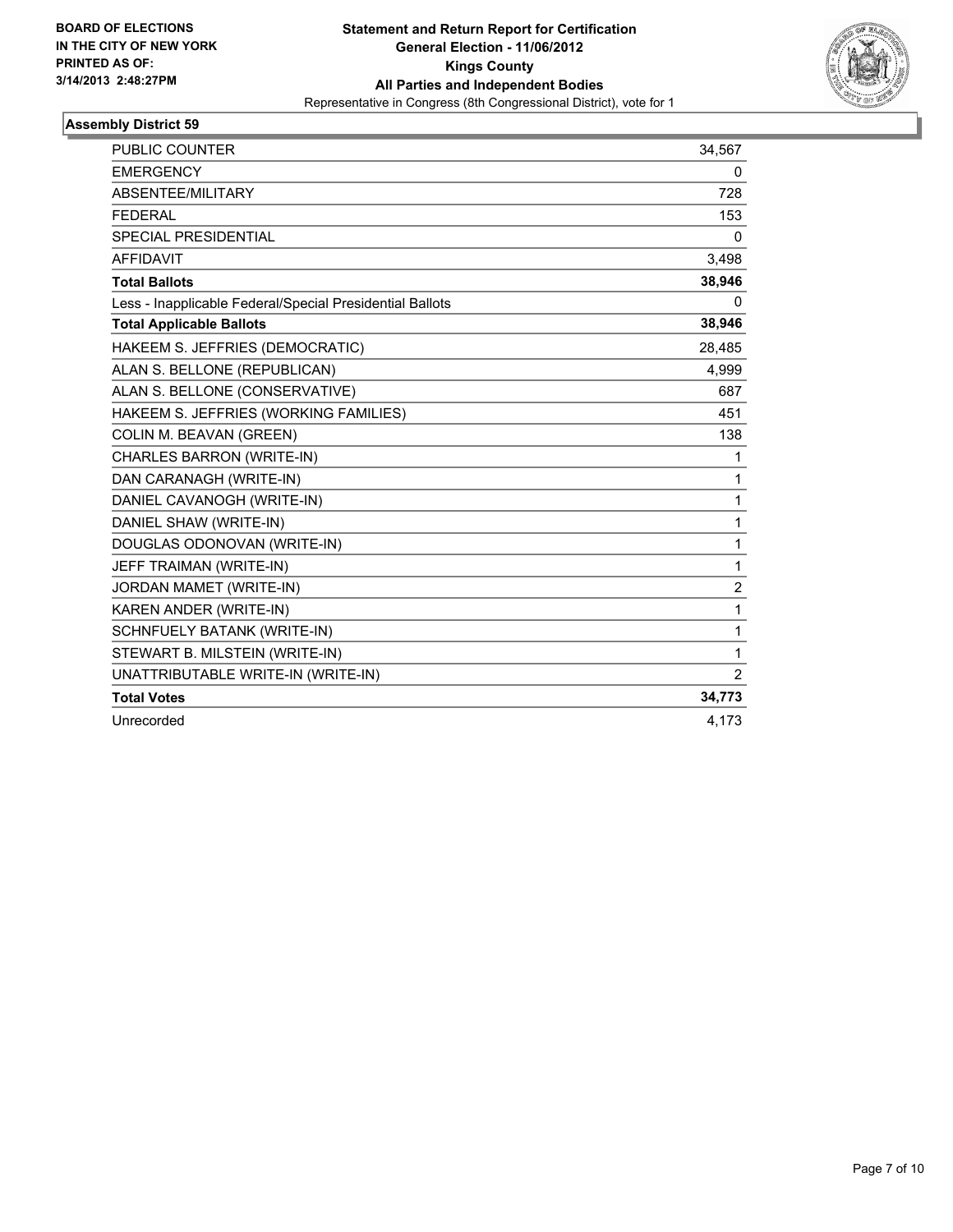

| <b>PUBLIC COUNTER</b>                                    | 34,062   |
|----------------------------------------------------------|----------|
| <b>EMERGENCY</b>                                         | 352      |
| ABSENTEE/MILITARY                                        | 438      |
| <b>FEDERAL</b>                                           | 124      |
| <b>SPECIAL PRESIDENTIAL</b>                              | $\Omega$ |
| <b>AFFIDAVIT</b>                                         | 4,826    |
| <b>Total Ballots</b>                                     | 39,802   |
| Less - Inapplicable Federal/Special Presidential Ballots | $\Omega$ |
| <b>Total Applicable Ballots</b>                          | 39,802   |
| HAKEEM S. JEFFRIES (DEMOCRATIC)                          | 33,019   |
| ALAN S. BELLONE (REPUBLICAN)                             | 686      |
| ALAN S. BELLONE (CONSERVATIVE)                           | 106      |
| HAKEEM S. JEFFRIES (WORKING FAMILIES)                    | 522      |
| COLIN M. BEAVAN (GREEN)                                  | 63       |
| CAROLYN B MALONEY (WRITE-IN)                             | 1        |
| CHARLES BARRON (WRITE-IN)                                | 8        |
| EMAN ADULLAH JOHNSON (WRITE-IN)                          | 1        |
| JEROLD L NADLER (WRITE-IN)                               | 1        |
| NYDIA M. VELAZQUEZ (WRITE-IN)                            | 1        |
| UNATTRIBUTABLE WRITE-IN (WRITE-IN)                       | 1        |
| <b>Total Votes</b>                                       | 34,409   |
| Unrecorded                                               | 5,393    |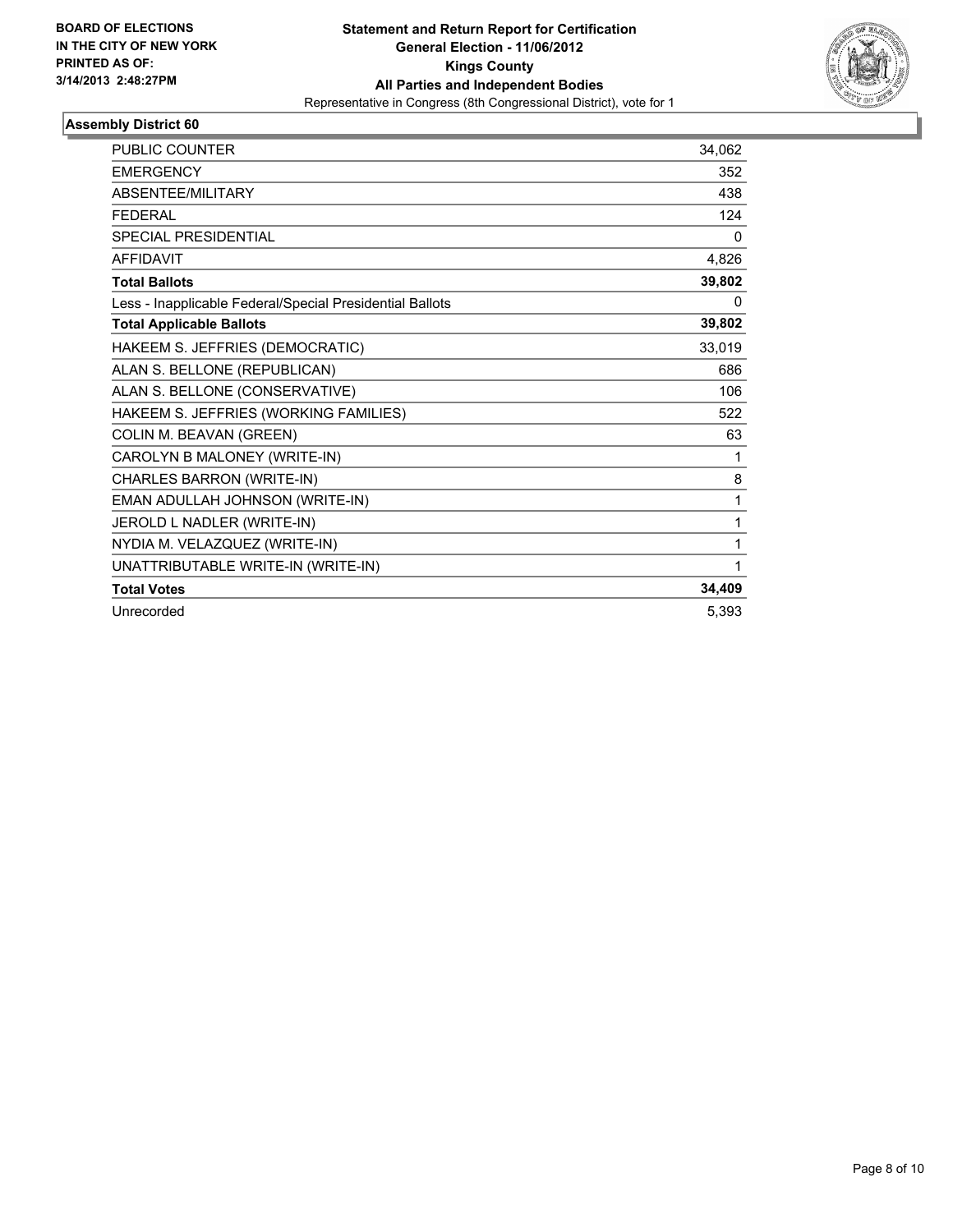

# **Total for Representative in Congress (8th Congressional District) - Kings County**

| <b>PUBLIC COUNTER</b>                                    | 189,521      |
|----------------------------------------------------------|--------------|
| EMERGENCY                                                | 514          |
| ABSENTEE/MILITARY                                        | 4,281        |
| <b>FEDERAL</b>                                           | 910          |
| SPECIAL PRESIDENTIAL                                     | 0            |
| AFFIDAVIT                                                | 28,783       |
| <b>Total Ballots</b>                                     | 224,009      |
| Less - Inapplicable Federal/Special Presidential Ballots | 0            |
| <b>Total Applicable Ballots</b>                          | 224,009      |
| HAKEEM S. JEFFRIES (DEMOCRATIC)                          | 173,371      |
| ALAN S. BELLONE (REPUBLICAN)                             | 12,616       |
| ALAN S. BELLONE (CONSERVATIVE)                           | 1,444        |
| HAKEEM S. JEFFRIES (WORKING FAMILIES)                    | 5,145        |
| COLIN M. BEAVAN (GREEN)                                  | 2,342        |
| ALAN BELCONE (WRITE-IN)                                  | 1            |
| ANTHONY T. JONES (WRITE-IN)                              | 1            |
| CAROLYN B MALONEY (WRITE-IN)                             | 1            |
| CATHAINE SMITH (WRITE-IN)                                | 1            |
| CHARLES BARON (WRITE-IN)                                 | 1            |
| CHARLES BARRON (WRITE-IN)                                | 16           |
| CHARLIE BOND GERLACH (WRITE-IN)                          | 1            |
| CYNTHIA BORDEN (WRITE-IN)                                | 1            |
| DAN CARANAGH (WRITE-IN)                                  | 1            |
| DAN RIVERA (WRITE-IN)                                    | 1            |
| DANIEL CAVANOGH (WRITE-IN)                               | 1            |
| DANIEL SHAW (WRITE-IN)                                   | 1            |
| DOMINIQUE RECCHIA (WRITE-IN)                             | 1            |
| DOUGLAS ODONOVAN (WRITE-IN)                              | 1            |
| EMAN ADULLAH JOHNSON (WRITE-IN)                          | 1            |
| EMERY GELBMAN (WRITE-IN)                                 | 1            |
| IAN OLIVER (WRITE-IN)                                    | 1            |
| JEFF TRAIMAN (WRITE-IN)                                  | $\mathbf{1}$ |
| JEROLD L NADLER (WRITE-IN)                               | 3            |
| JEROLD L. NADLER (WRITE-IN)                              | 1            |
| JOE SAMOE (WRITE-IN)                                     | 1            |
| JORDAN MAMET (WRITE-IN)                                  | 2            |
| KAREN ANDER (WRITE-IN)                                   | 1            |
| MARTIN KUSZ (WRITE-IN)                                   | 1            |
| MICHAEL GRIMM (WRITE-IN)                                 | 1            |
| NYDIA M. VELAZQUEZ (WRITE-IN)                            | 1            |
| RON PAUL (WRITE-IN)                                      | 1            |
| SCHNFUELY BATANK (WRITE-IN)                              | 1            |
| STEWART B. MILSTEIN (WRITE-IN)                           | 1            |
| TIM BISHOP (WRITE-IN)                                    | 1            |
| UNATTRIBUTABLE WRITE-IN (WRITE-IN)                       | 19           |
| YALE MENG (WRITE-IN)                                     | 1            |